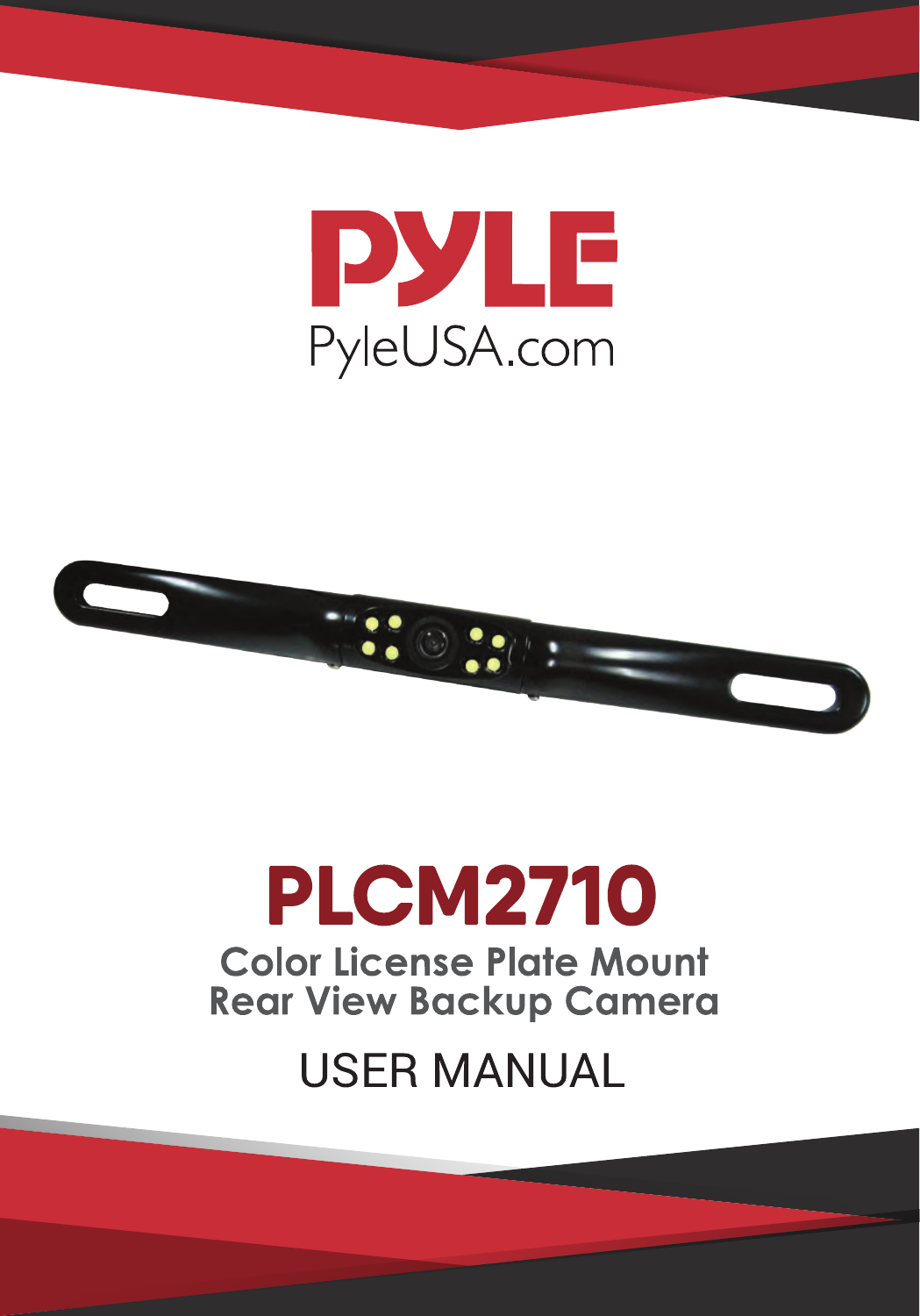### *Please read instructions carefully before installation and use. Installation should be performed by a professional installer.*

#### **SPECIFICATIONS**

Rear View Backup Camera, Parking Reverse Cam, Front / Rear Mount with Night Vision

#### **Features:**

Universal Mount Vehicle Backup Camera Waterproof & Weather-Resistant Marine Grade Camera Construction Built-in Distance Scale Lines Color Picture Output Mount Options: Front or Rear Installation Support Compact, Slim Bar Camera Style Tilt Adjustable Camera Lens Angle Rugged & Durable Metal Housing Includes Installation Cables/Wires Auto White Balance & Image Adjustment Preferably Mounted Above the Rear License Plate

#### **What's in the Box:**

Backup Camera DC Power Cable RCA Video Cable, 17' ft.

#### **Technical Specs:**

Marine Grade Rating: IP-67 Low Lux Light Performance (0.2 LUX) Video Output: 1.0V PP-75 Ohm Resolution: 656 x 492 Pixels, 420 TV Lines Viewing Angle: 170 Degree Power Supply: DC 12V, 200mA Dimension (L x W x H): 10.0" x 0.7" x 1.3" -inches Weight: 0.72 lbs.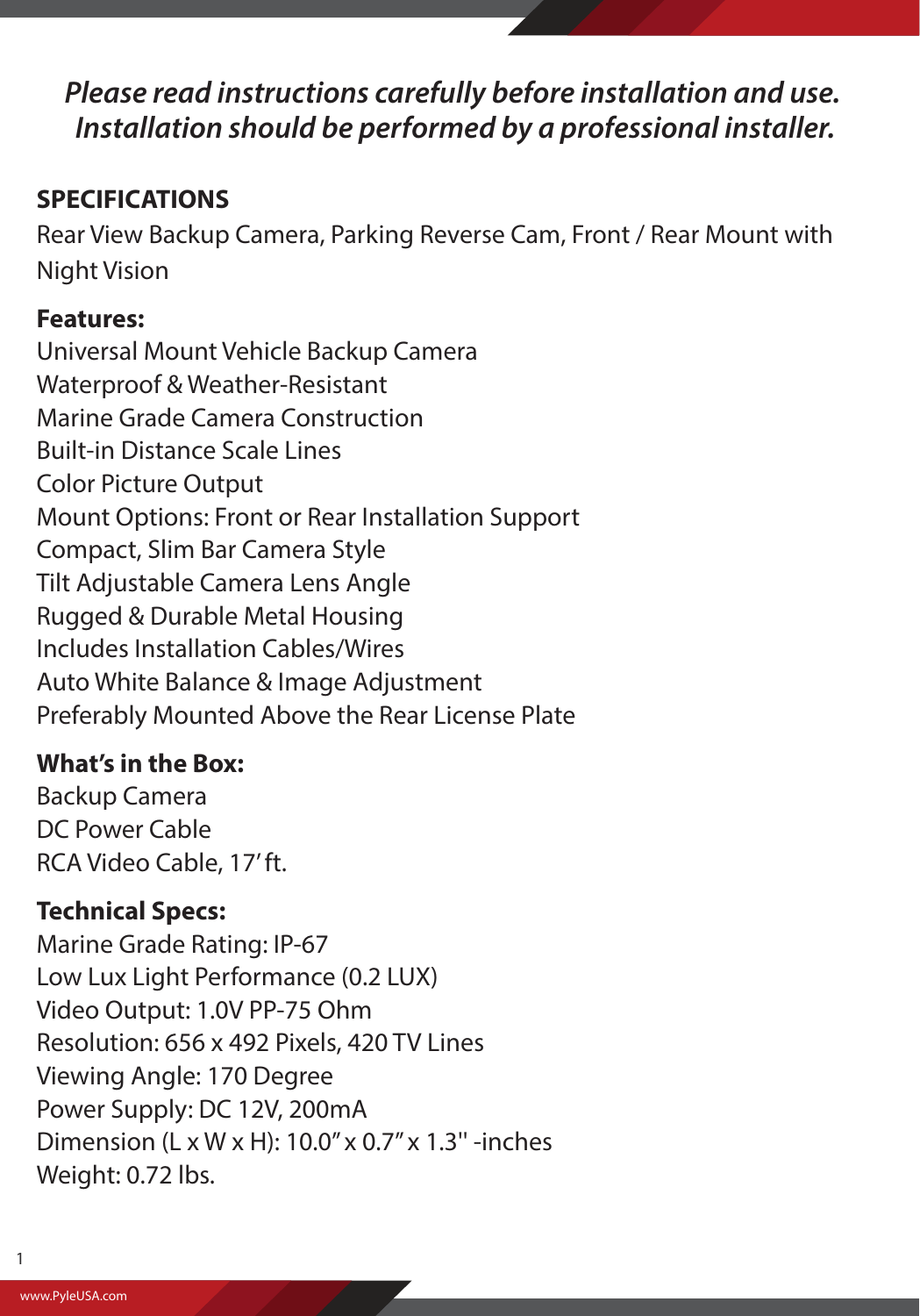#### **1. WIRE CONNECTION**

 Please hard wire the red positive wire connected to the round 1 mm DC plug (pictured below) to your reverse tail light positive 12V connection and the black wire to the closest available ground. You will probably need a small length of wire to reach from your reverse tail light to the DC plug.



2. Please Attach the camera to your license plate bracket as shown above. You can then run your wires so that they are out of the way.There is one 2 jack on the camera unit cable, the yellow RCA jack is for the video output, and red is for 12V DC power supply, and also there is 2 button, the red button is to control the camera front view or back view picture image, and black button is control the scale line on or off.